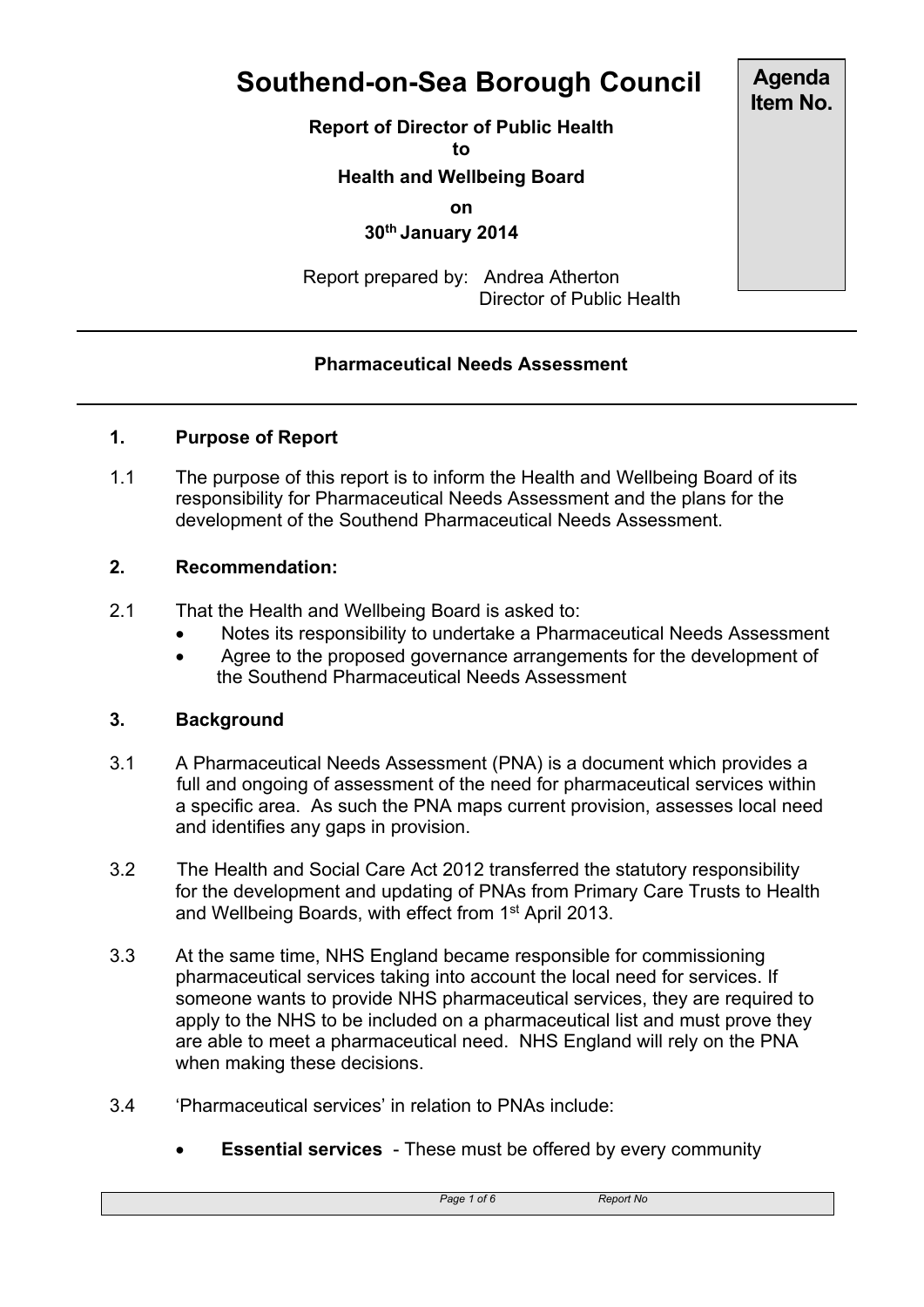pharmacy providing NHS pharmaceutical services. These include:-

- Dispensing of medicines/ appliances
- Promotion of healthy lifestyles
- Support for self care
- **Advanced services** These require accreditation and are optional. These include Medicines Use Reviews and the New Medicines Service.
- **Locally commissioned services** (known as enhanced services) commissioned by NHS England.
- 3.5 The following are included in a pharmaceutical list.
	- **Pharmacy contractors** (healthcare professionals working for themselves or as employees who practice in pharmacy, the field of health sciences focusing on safe and effective medicines use); and
	- **Dispensing appliance contractors** (appliance suppliers are a specific sub-set of NHS pharmaceutical contractors who supply, on prescription, appliances such as stoma and incontinence aids, dressings, bandages etc).
- 3.6 In addition there are two other types of pharmaceutical contractors dispensing doctors who are medical practitioners authorised to provide drugs and appliances in designated rural areas, and local pharmaceutical services (LPS) contractors who provide a level of pharmaceutical services in some areas.
- 3.7 The PNA tells us what pharmaceutical services are currently available and where we are likely to need changes in the future because of changes to health or geographical location.

#### **4. Health and Wellbeing Board Statutory Responsibilities in relation to PNAs**

- 4.1 The NHS (Pharmaceutical Services and Local Pharmaceutical Services) Regulations 2013 require each Health and Wellbeing to:
	- Produce the first PNA by 1st April 2015
	- Publish a revised PNA within three years of publication of their first assessment; and
	- Publish a revised PNA as soon as is reasonably practical after identifying significant changes to the availability of pharmaceutical services since the publication of its PNA unless it is satisfied that making a revised assessment would be a disproportionate response to these changes.
- 4.2 Regulations 3 -9 and Schedule 1 of the NHS (Pharmaceutical Services and Local Pharmaceutical Services) Regulations 2013 set out the requirements for PNAs. These regulations include the following:

| Page 2 of 6 | <b>Report No</b> |  |
|-------------|------------------|--|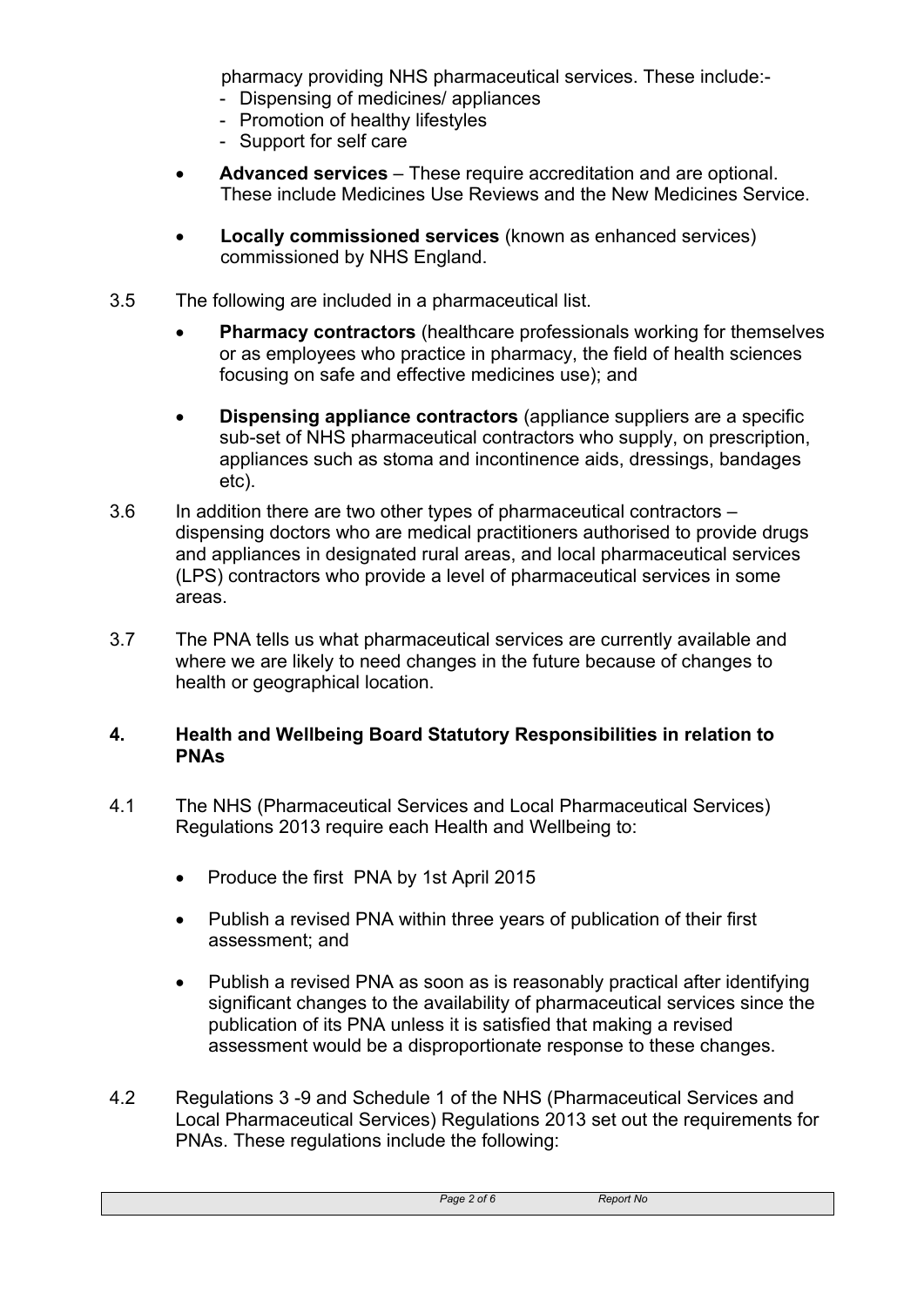- The required information to be included in a PNA, which establishes current provision of pharmaceutical services, gaps in provision, other relevant services which may impact on pharmaceutical needs and areas for improvement of access.
- Matters which should be considered within the PNA, including demographics of the population and links to the JSNA and other strategies, future likely need and whether there is sufficient choice with regard to obtaining pharmaceutical services.
- The requirement for a 60 day consultation with bodies stipulated by the regulations.
- The requirement to keep the PNA under review and keeping a map of pharmaceutical services in the area as up to date as possible.
- The requirement for the Health and Wellbeing Board to ensure that appropriate access to their PNA is available.

# **5. The Current PNA, Governance and Next Steps**

- 5.1 The current PNA covering Southend is included as part of a South East Essex PNA that was published by South East Essex Primary Care Trust in 2011. It has not been altered since this time. A report on the PNA process from the NHS England Essex Area Team (Appendix 1) highlights that from 1<sup>st</sup> April 2013, the only change to the current establishment of pharmaceutical services in Southend has been a proposal for the relocation of one community pharmacy within Southend.
- 5.2 The Health and Wellbeing Board responsibilities, in relation to PNAs, require the establishment of robust processes and governance arrangements to ensure that these are discharged effectively and in accordance with the statutory framework. Furthermore, the size of the task with respect to developing and maintaining the PNA is not insignificant and requires specialist subject matter expertise to inform decision making. The Public Health Team has commissioned external expert support for the development of the Southend PNA.
- 5.3 For these reasons it is recommended that the Health and Wellbeing Board formally delegates the following responsibilities to the Director of Public Health:
	- Development of the PNA (noting that the Health and Wellbeing Board would retain responsibility for the final PNA prior to publication)
	- Maintenance of the PNA, including approval of supplementary statements prior to publication; and the decision as to whether or not the PNA needs to be revised in response to changes in the availability of pharmaceutical services
	- **Responding to consultations by neighbouring Health and Wellbeing Boards** on draft PNAs
- 5.4 Completion of the document will involve a large amount of multi-agency working. To facilitate this, a Pharmaceutical Needs Assessment Steering Group will be established to support the Director of Public Health with the discharge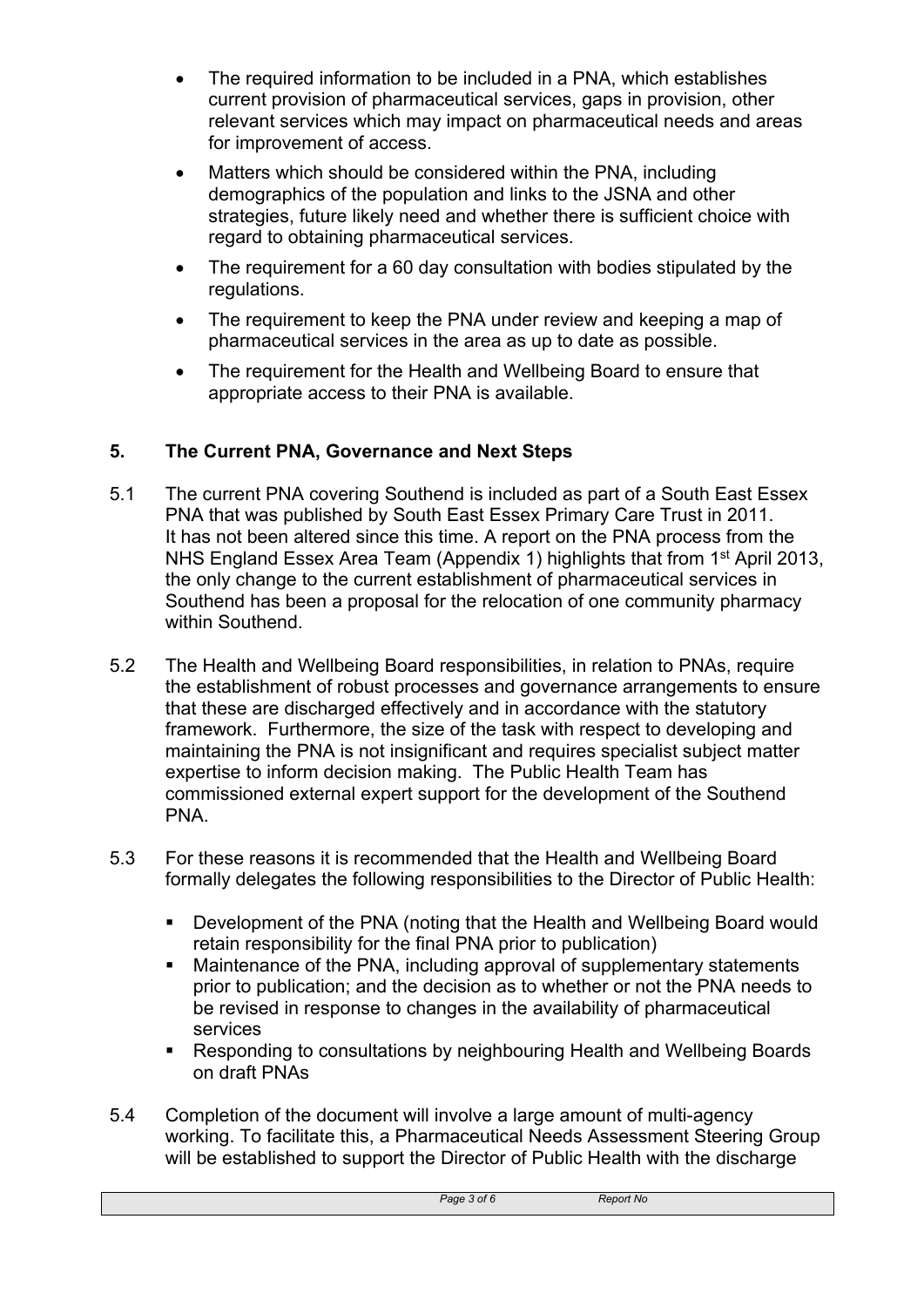of all functions relating to the PNA (See Appendix 2 for proposed membership and reporting arrangements).

- 5.5 The Director of Public Health will ensure that significant risks and/or issues are escalated to the Health and Wellbeing Board as required and will prepare an annual report for the Board.
- 5.6 The high level plan for the Southend PNA is as follows:
	- Establish Steering Group February 2014
	- Pharmacy profile and survey complete by March 2014
	- Survey of patient experience complete by March 2014
	- Draft report complete by 31 March 2014
	- Consultation 07/04/14 09/06/14
	- Amendment of document following responses by 11 July 2014
	- Final PNA through governance process in Council by December 2014

#### . **6. Reason for Recommendation:**

From 1<sup>st</sup> April 2013, the Southend Health and Wellbeing Board has a statutory duty for the development of and updating the PNA.

# **7. Corporate Implications**

7.1 Contribution to Council's Vision & Corporate Priorities

Pharmacies are an important part of the healthcare system and play a further role in meeting the health needs of the population by improving public health in a number of areas such as smoking, cardiovascular disease, sexual health and substance misuse.

# 7.2 Financial Implications

The cost of the development of the Southend PNA will be met from the public health budget. The PNA will need to be repeated every three years and this will be included in future commissioning intentions.

#### 7.3 Legal Implications The relevant statutory framework is referred to in Section 4 of this report.

- 7.4 People Implications None.
- 7.5 Property Implications None.

# 7.6 Consultation

 A full communications plan and stakeholder engagement will be undertaken as part of the PNA process. The Regulations require that consultation takes place with a specified list of persons and agencies.

7.7 Equalities and Diversity Implications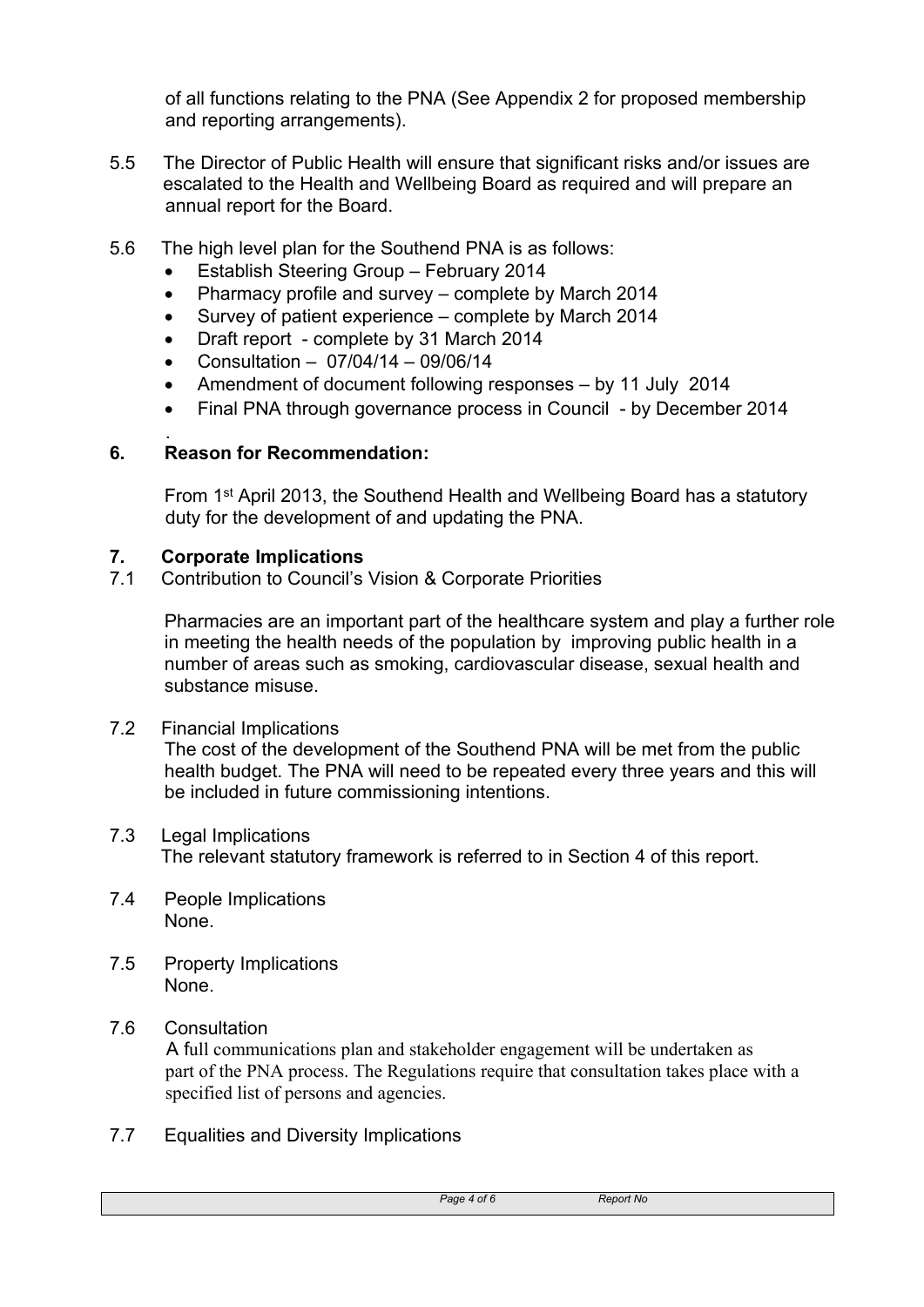An equalities impact assessment will be undertaken on the future PNA.

#### 7.8 Risk Assessment

There are a number of risks attached to the PNA process including: Failure to:

- Follow a fair unbiased process
- Have regard to the relevant information
- Include the required information
- Consult
- Keep the PNA under review

Appropriate mitigation strategies for these key risks will be developed by the PNA Steering Group.

- 7.9 Value for Money No implications.
- 7.10 Environmental Impact No implications.

#### **8.0 Appendices**

- Appendix 1: NHS England Essex Area Team document on PNA process and Changes to pharmaceutical services in Essex since April 2013.
- Appendix 2: Membership of Southend PNA Steering Group and reporting arrangements